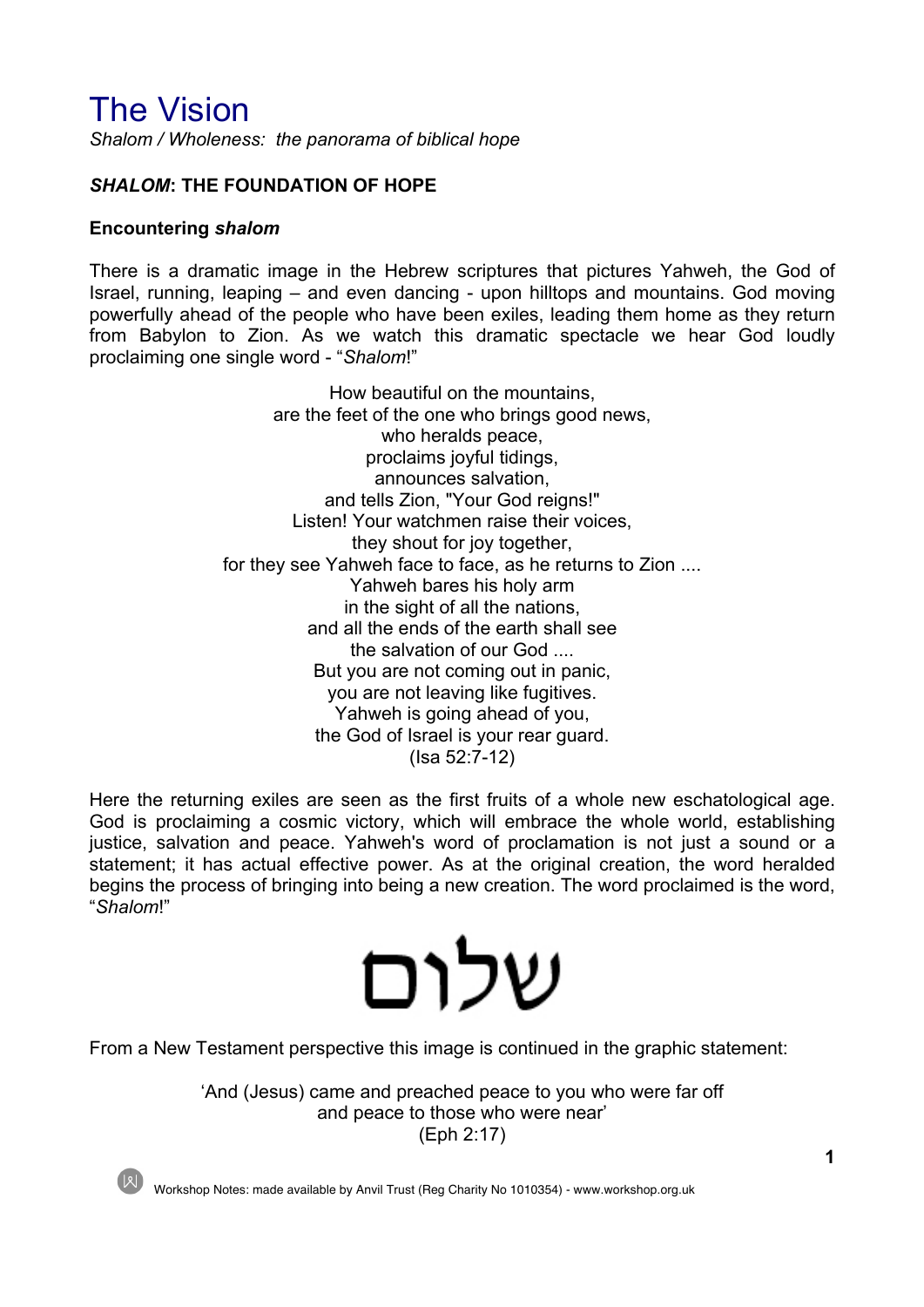# **Discovering** *shalom* <sup>1</sup>

The biblical concept of *shalom*, properly understood, is without doubt the foundation to its whole understanding of hope. *Shalom* is quite simply, 'the secret of the universe'!

What is so astonishing is that we encounter these four Hebrew consonants in the very ordinariness of everyday life - usually in the form of a greeting - only to discover that they open out to embrace the totality of absolutely everything!

The word *shalom* is usually translated 'peace' (which in most cases is quite inadequate, depending on how you understand the word 'peace'). It is very much better translated as 'wholeness'. *Shalom* is created from the verbal form *shalem,* which has the sense of - 'to make something complete', 'to finish', even 'to make an end of'. So *shalom* has as its rootmeaning: 'wholeness' 'completeness', 'intactness', 'holistic', 'integratedness', 'harmony' – 'everything fitting perfectly together'.

*Shalom* is sourced and shaped in God. It is:

• God's character -

'The God of peace be with all of you. Amen' (Rom 15:33)

• God's gift -

"May Yahweh bless you and keep you. May Yahweh let his face shine on you and be gracious to you. May Yahweh lift up his face to you and bring you *shalom*" (Num 6:24-26)

• God's goal –

Of his all embracing kingdom and of his peace there shall be no end. (Isa 9:6-7)

*Shalom* is first and foremost about relationships:



<sup>1</sup> The material in this section is dealt with in very much more detail in the *'Peace & Power'* sessions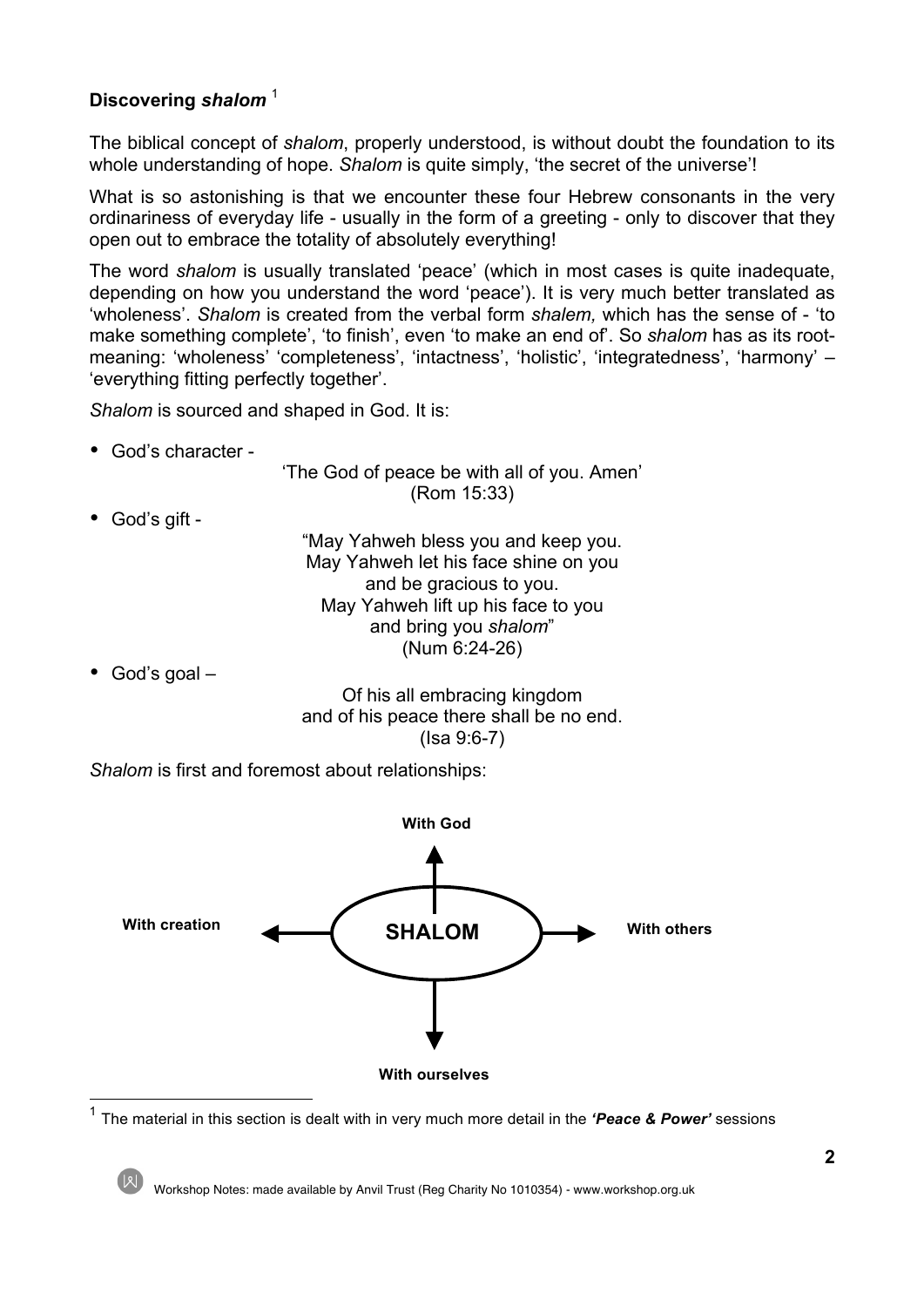*Shalom* is about both the physical and the spiritual as an integrated whole:



*Shalom* is *only* present to the extent that there is:

- **Physical well-being:** that people and creation's material needs are met; whether it be food, clothing (in the case of people), shelter, protection and everything that enables a healthy and dignified life to be lived;
- **Relational justice:** that people between themselves and within creation are living in just and right relationships, whether it is inter-personal, local or global, and are actively working to put this right if that is not the case;
- **Spiritual integrity:** that individuals come to a place of uprightness, integrity and spiritual wholeness within themselves, and that that is reflected and expressed in the spiritual quality of their interaction with every relationship.

*Shalom* is therefore quite simply salvation in the most complete sense. Erich Dinker observes 'From the beginning one is confronted with whether to translate *shalom* as 'peace' or 'salvation'.<sup>2</sup> *Shalom* is a declaration of how things should be and it is an affirmation of how things shall be. *Shalom* touches the heart of the individual, but that it does so from the centre of God's purpose for both society and the cosmos. It is everything holding together in harmony; all peoples, all social structures, the whole material universe. It is at the centre of all things; it cannot be marginalized. Because it demands that all basic needs are met, that justice is established everywhere and that the human heart displays integrity, it is nothing short of full salvation.

 <sup>2</sup> In *'Eirene – The Early Christian Concept of Peace'* in PB Yoder & WM Swartley (Ed) *'The Meaning of*  **Peace'** (2<sup>nd</sup> Ed) pub IMS Elkhart 2001; 74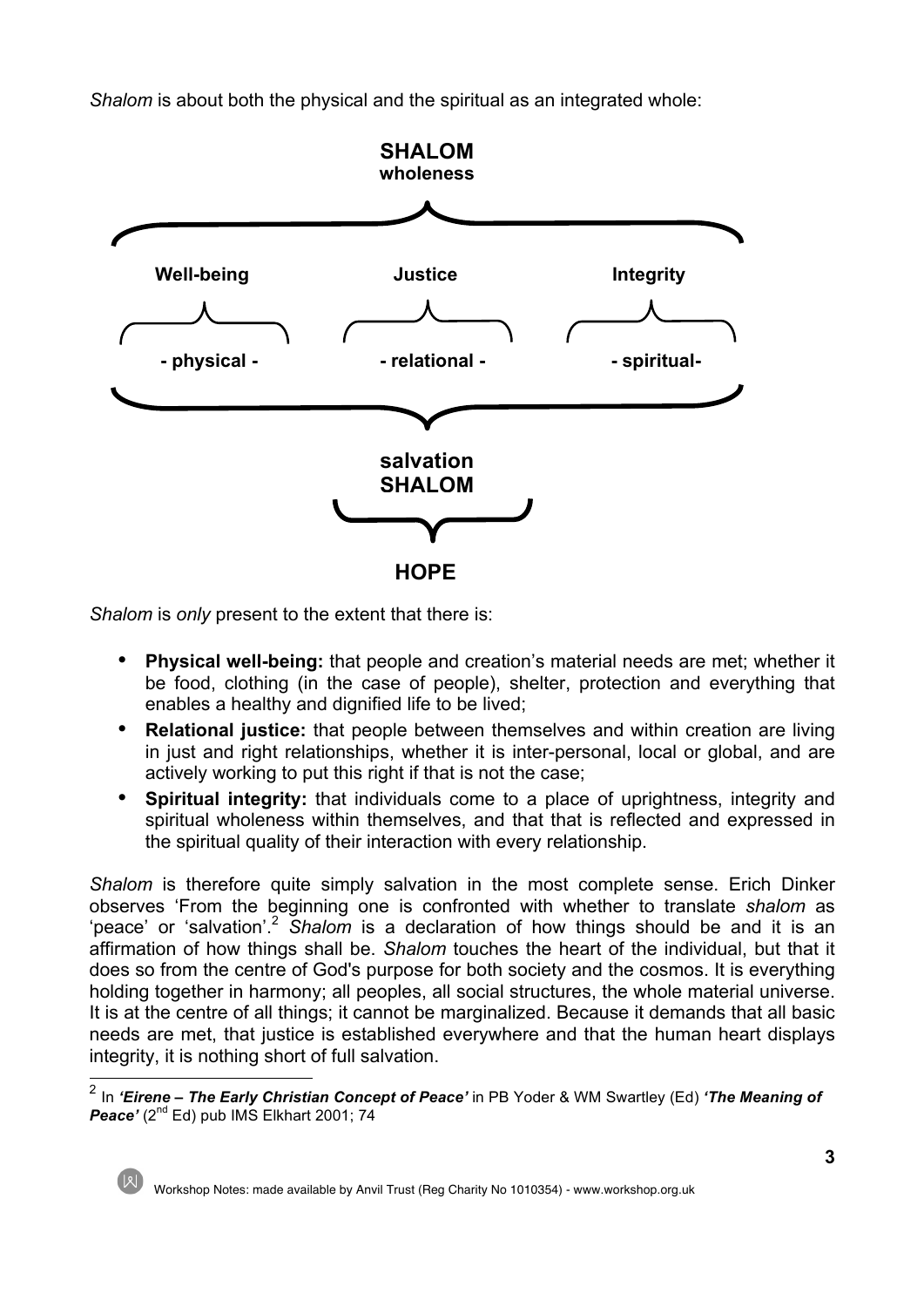## **Envisioning** *shalom*

The fact that *shalom* is both salvation in its most complete sense, and also the means by which this salvation is brought into being, puts it at the very centre of the biblical vision of hope.

While *shalom* has a real immediacy about it and is concerned very much with the practicalities of the here and now, it is also the foundational eschatological biblical concept. *Shalom* gives the biblical understanding of hope a sharp focus and takes it into dimensions of understanding and expectations unsurpassed by any other faith.

As we shall see time and again there are very many passages that give a glimpse of what *shalom* in its fullness will be like. At this point just three must suffice:

> 'The words of Yahweh are words of peace, peace to his people and his loyal servants and to all who turn and trust in him… Love and truth have embraced, justice and peace have kissed each other. Truth has sprung up from the earth, righteousness reaches down from heaven… Justice makes a path before him, his footsteps bring peace<sup>3</sup> (Ps 85:8,10-11,13)

' … until a spirit from on high is poured out on us, and the wilderness becomes a fruitful field, and the fruitful field is deemed a forest. Then justice will dwell in the wilderness. and righteousness abide in the fruitful field. The effect of righteousness will be peace, and the result of righteousness, quietness and trust for ever. My people will abide in a peaceful habitation, in secure dwellings, and in quiet resting-places. The forest will disappear completely, and the city will be utterly laid low. Happy will you be who sow beside every stream, who let the ox and the donkey range freely' (Isa 32:15-20)

'But now in Christ Jesus you who once were far off have been brought near by the blood of Christ. For he is our peace; in his flesh he has made both groups into one ... So he came and proclaimed peace to you who were far off and peace to those who were near; for through him both of us have access in one Spirit to the Father' (Eph 2:13-18)

<sup>3</sup> This last line is the translation taken by the *'Jerusalem Bible'* Darton Longman & Todd 1968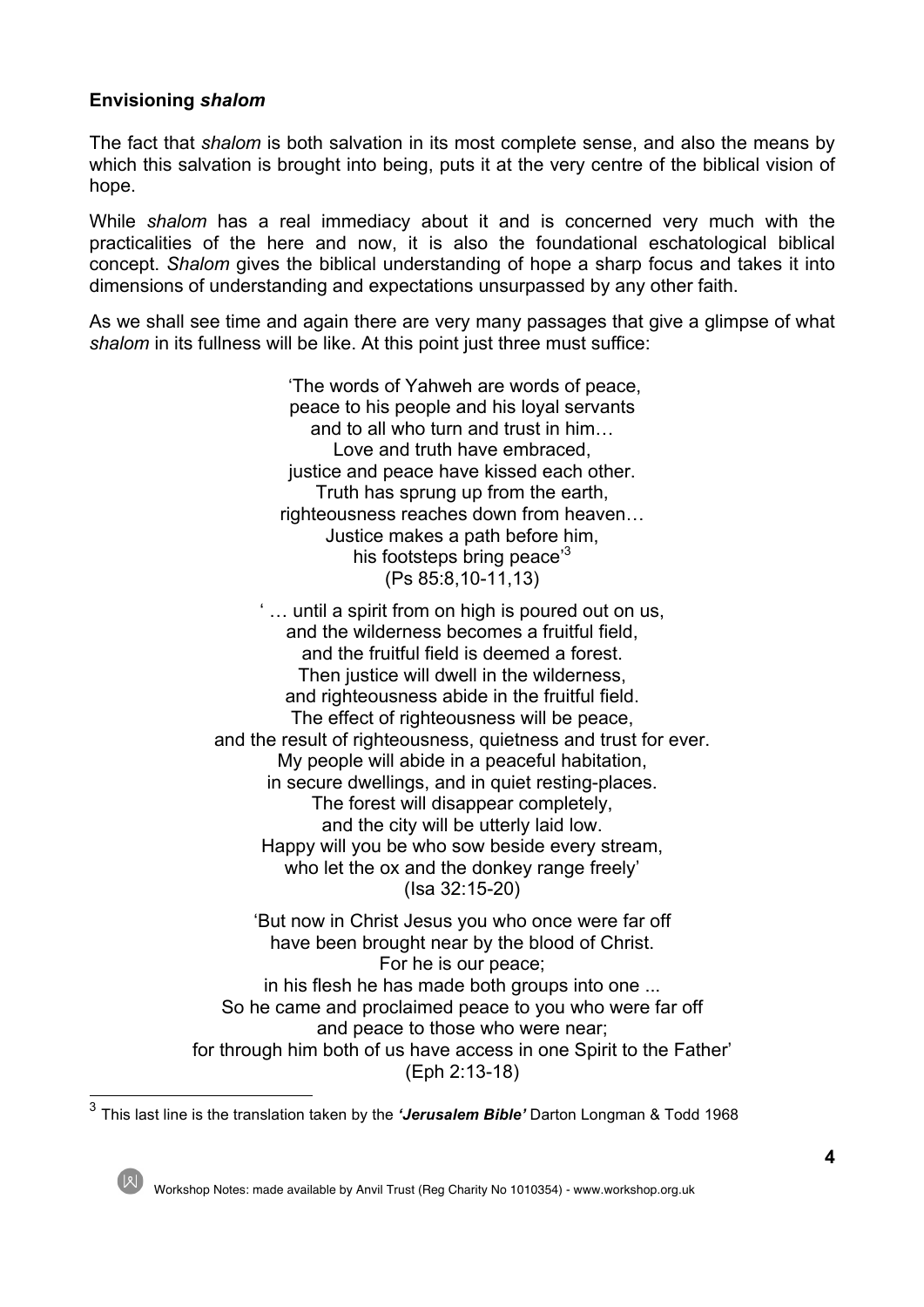## **Nature and** *shalom*

The whole of nature has been created to find its meaning and destiny in *shalom*. Every part of creation, will flow with a fruitful abundance:

> ' … the mountains will drip sweet wine and all the hills will flow with it …' (Amos 9:13)

Animal and plant kingdoms in their entirety will be embraced by *shalom*, living in dynamic and creative peace and harmony, becoming partakers in God's covenant:

> 'The wolf shall live with the lamb, the leopard shall lie down with the kid, the calf, and the lion and the fatling together, and a little child shall lead them. The cow and bear shall graze, their young shall lie down together; and the lion shall eat straw like the ox' (Isa 11:6-7; cf 65:25)

'I will make with them a covenant of peace and banish wild animals from the land<sup>4</sup> so that they may live in the wild and sleep in the woods securely' (Ezk 34:25)

'I will make for you a covenant on that day with the wild animals, the birds of the air, and the creeping things of the ground' (Hos 2:18)

Obviously much of this language recalls images from the 'Eden' story (Gen 2:4-24); but what is being proclaimed here is very much more than simply imagining there must be a return to how things were believed to have once been. This vision embraces all that was part of the first creation plus all its potential fulfilled.

Eden is a garden:

"And the Lord God planted a garden in Eden, in the east' (Gen 2:8)

But it is no ordinary garden; this is 'God's garden':

'You were in Eden, the garden of God' (Ezk 28:13)

 $4$  This cannot mean that wild animals will be removed or no longer found in the land, but rather that their wildness no longer poses a threat to other people or creatures with whom they now live in harmony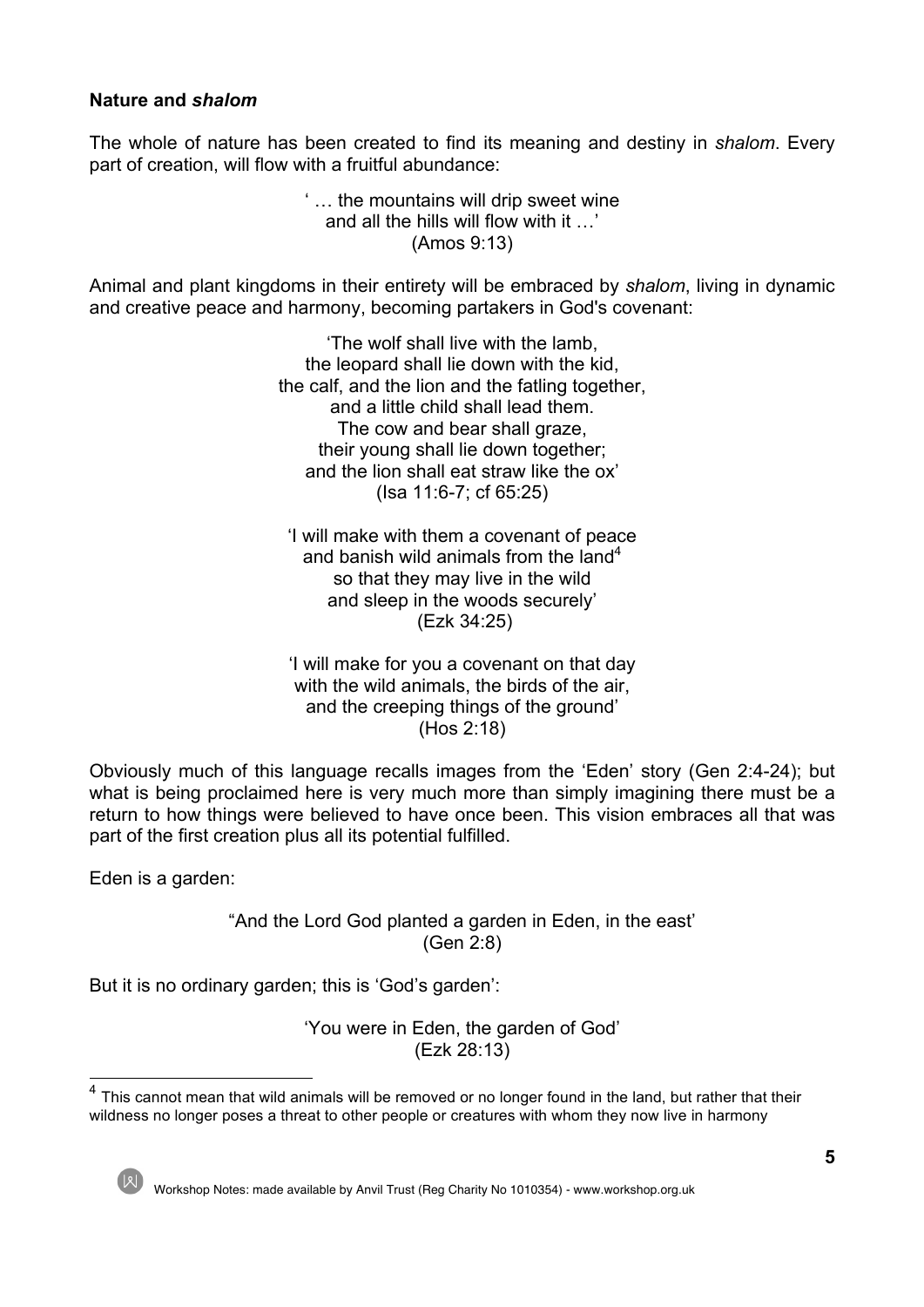The word 'garden' popularly implies something created by people, which is not wild nature, but rather tamed an controlled by human hands. Here, the 'garden of God' represents the complete opposite; *it is wild nature* as God first intended it to be.<sup>5</sup> Adam, the gardener (Gen 2:15), is not to impose human order upon nature, but rather to live in harmony with the God-given order in such a way that not only respects it but also enables it to keep finding its full divine potential. Eden is a symbol of humanity living in ideal harmony with the rest of creation. Their ultimate expulsion from the 'garden' brings about their estrangement from nature (Gen 3:23-24), creating both a loss and a longing that haunts all true human hope yet is finally more than fully restored in eschatological biblical hope.

Eden is on a mountain:

'… you were on the holy mountain of God; you walked among the stones of fire' (Ezk 28:14)

'A river flows out of Eden to water the whole garden, and from there it divides and becomes four branches' (Gen 2:10)

'They shall not hurt or destroy on all my holy mountain; for the earth shall be full of the knowledge of the Lord as the waters cover the sea' (Isa 11:9)

It has been insightfully reflected:

'Eden is more than the enchanted forest in which humans once belonged. It is the holy heart of nature. It is situated on 'the holy mountain of God'. At the mythical centre of the world, where not only humans and nature, but also where God and humans and God and nature are at one. As such it is the life-giving heart of nature from which the life of the world is continually derived and replenished. Down from the mountain of Eden runs the river of the water of life … Eden is the source of the fertility of the whole earth from which all living things live … To live in Eden would be to live from the undying source of life. It would be to drink the water of life and to eat the fruit of the tree of life. In that sense the loss of Eden was more the loss of a possibility than the loss of an actuality.'<sup>6</sup>

As we shall see these ideas play a central role in the unfolding and understanding of a biblical Christian hope.

#### **New creation and** *shalom*

The biblical vision of *shalom* looks towards an astonishing fulfillment. In Matthew's gospel Jesus speaks about:

 $^6$  See R Bauckham & T Hart p148-149; also make links with the imagery of Jerusalem as a high mountain below



<sup>5</sup> The thinking in this section draws on the ideas found in R Bauckham & T Hart **'***Hope Against Hope'* Darton, Longman & Todd 1999 p 147-153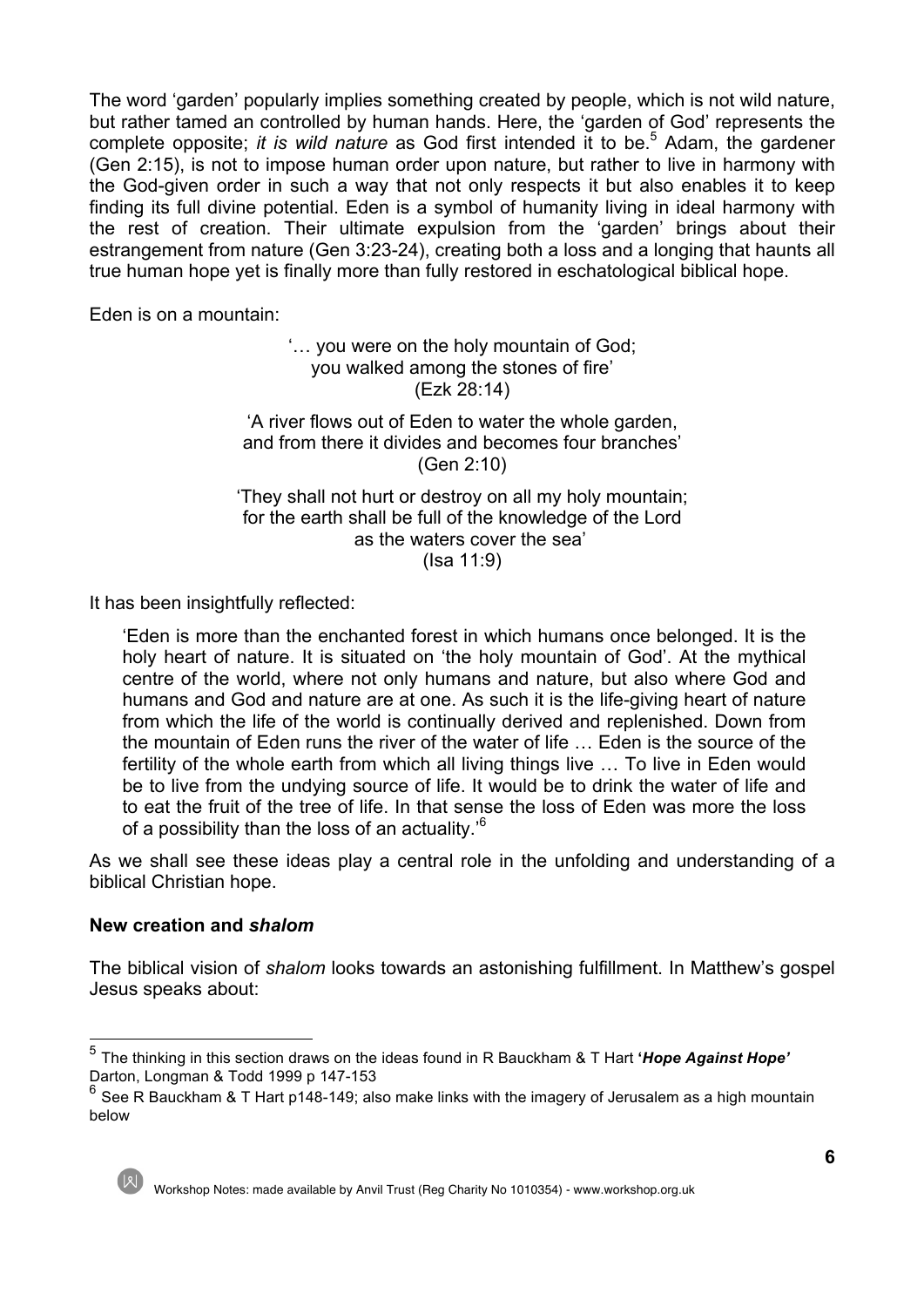#### 'at the *renewal* of all things' (Mt 19:28)

In the book of Acts Peter declares:

#### 'Jesus, who must remain in heaven until the time of *universal restoration* that God announced long ago through his holy prophets' (Acts 3:21)

In both cases the same Greek word *palingenesia* is used. It is translated here as 'renewal' and 'restoration'. It looks to the future and speaks of a time when the universe has found its creation destiny completely fulfilled in God.

This theme is most clearly presented in the dramatic biblical statements about 'the new heaven and the new earth':

> 'For I am about to create new heavens and a new earth: $<sup>7</sup>$ </sup> the former things shall not be remembered or come to mind. Be glad and rejoice forever in what I am creating...' ( $\text{Isa } 65:17 - 18 \text{ cf } 66:22\text{)}^8$

> > 'But in accordance with his promise, we wait for new heavens and a new earth, <sup>9</sup> where righteousness is at home' (2Pt 3:13)

These phenomenal declarations make two important things very clear:

• That the earth, and in fact the whole cosmos existing today, will have a destiny in God.<br>They will not be destroved.<sup>10</sup> The earth and the whole cosmos will experience

<sup>&</sup>lt;sup>7</sup> The Hebrew word for 'new' is *chadash* and can express both the ideas of completely new and as in this case 'renewed'

 $8$  The Hebrew scriptures see the inhabitants of this new age of peace experiencing true wholeness. All their ills will be removed (Isa 30:19; 35:3-4; Ezk 34:16) and will truly rejoice (Isa 35:10). They will be extremely fertile in childbearing (Jer 30:19, Ezk 36:10; Zech 14:8) and like lilies and the cedars of Lebanon (Hos 14:5). There will be forgiveness of sins for all (Isa 33:24), with death swallowed up forever (Isa 25:8). This hope is of course truly earthly, expressed in the language and ideas of human experience, but every aspect of its essence is spiritual, focusing on Yahweh. God is the foundation of everything, whose presence shelters and protects the people like the Shekinah of old (Isa 4:5; 60:19). To live in the kingdom demands having a relationship with God; 'eschatology is ethically conditioned'. Those who were part of this age would be the true 'remnant', with the new covenant written on their hearts making no need for priestly intervention (Jer 33:18,22; Ezk 37:12). The new temple is for praise rather than sacrifice. The relationship between Yahweh and the people will be like husband and wife (Heb 2:16; Isa 62:5; Zeph 3:17). There will be reconciliation: not only Israel and Judah walking together again (Jer 3:18; Ezk. 37:15-17) but universally between peoples, and between humanity and nature (Isa 2:4; 11:9; 32:15; 54:13; Zech 9:10). There will be a banquet for all nations (Isa 25:6-9; cf. Zech 8:22-23; 14:1; 16-19; Zeph 3:9). The question, as to who was expecting to enjoy this *shalom*, is not clear - only the living 'remnant' or the righteous dead as well (Hos 6:2; Ezk 37; Isa 26:19; Dan 12:2)? The full answer has to await the new covenant.

<sup>9</sup> There are two words for new in Greek *neos* which refers to something 'completely new, never having existed before', and *kainos* which refers to something 'completely renewed, the old made new again'. It is the word *kainos* that is used here.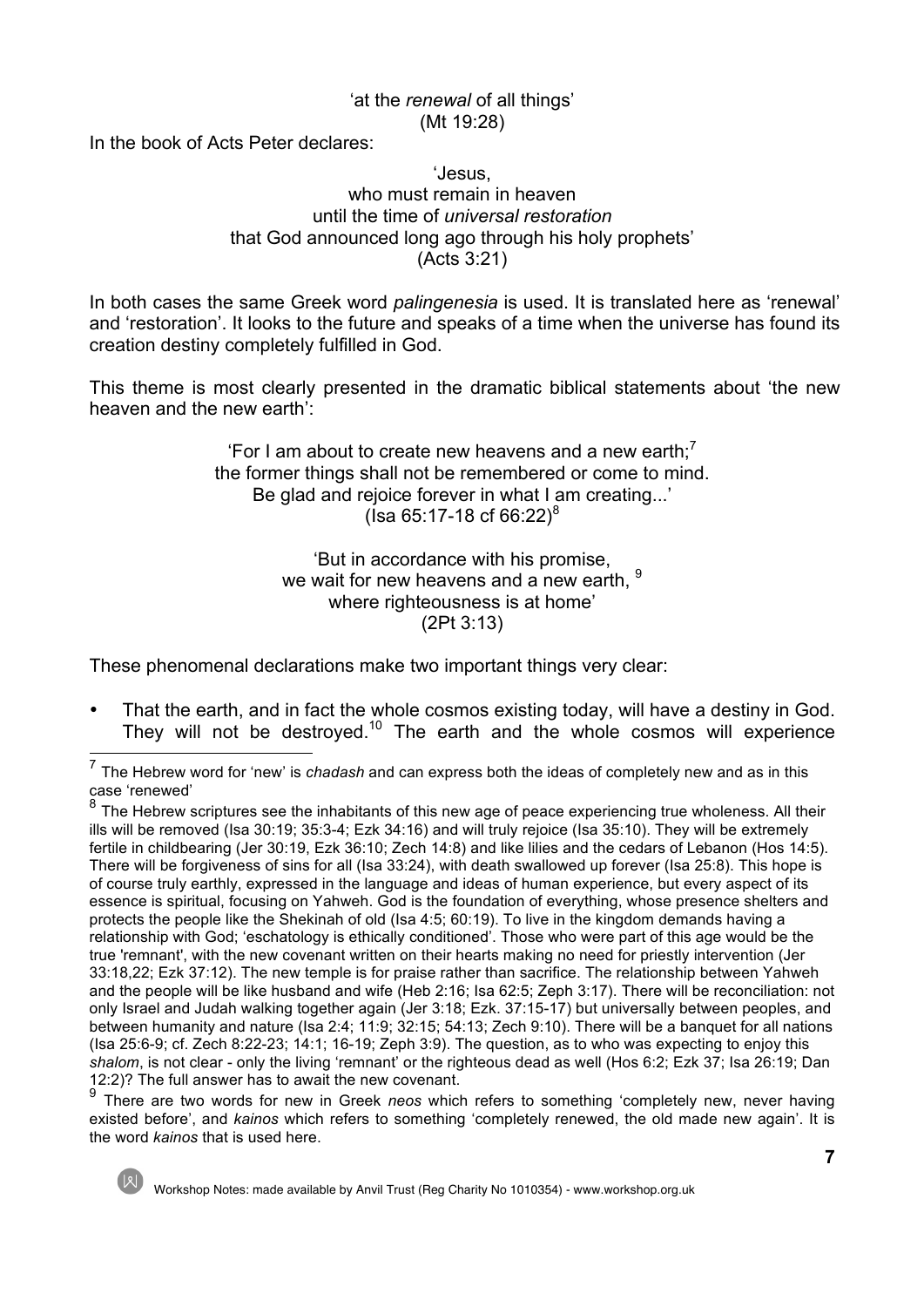complete recreation in a parallel to our experience of the promise of the 'resurrection body'. It will be renewal not replacement. It will be creation completely fulfilled and transformed. There will be the continuity of all that already exists and is good and a discontinuity from and destruction of all that is evil or corrupt. In fact, the new creation of the renewed heaven and earth will involve the total and absolute integration of everything spiritual and divine with everything human and physical; <sup>11</sup>

• That beyond death, following the resurrection, where a redeemed humanity has an eternal future within a renewed cosmos where the spiritual and physical are totally integrated and wholly fulfilled. Nobody is going to heaven! The Christian understanding of resurrection is of totally full-embodied personhood, beyond mere life after death, living and moving in complete harmony with and within the renewed creation.

This means that the earth and the material cosmos in which we live today is inseparably linked to our future in the recreation of the resurrection of the new heaven and the new earth. Creation shares both in our struggle with sin and our liberty in Jesus:

'For the creation waits with eager longing for the revealing of the children of God; for the creation was subjected to futility, not by its own will but by the will of the one who subjected it, in hope that the creation itself will be set free from its bondage and decay and will obtain the freedom of the glory of the children of God.' (Rm 8:19-20)

The truth is that all trees, plants, animals, birds, mountains and rivers, today, in spite of their beauty, are but a shadow of what they will be; this is because they are 'subjected to futility' and in 'bondage to decay' – this means that:

- There is no tree, as yet, that has ever truly experienced what it means to be a tree. There is 'a treeness-of-trees' that as yet no tree has ever experienced – but they will!
- There is no fish, as yet, that has ever truly experienced what it means to be a fish. There is 'a fishness-of-fish' that as yet no fish has ever experienced – but they will!

"The heavens will pass away with a loud noise, the elements will be dissolved with fire, and everything that is done on it will be (burnt up).

However, it should be translated, 'everything that is done will be *found* …' No evil or corruption escapes God's work of putting everything right. This is not destruction but regeneration, not incineration but liberation! <sup>11</sup> The phrase 'heaven and earth' is a *merism*, which in Hebrew has the sense of 'complete totality',

absolutely everything. Here of course, it has the idea of the totality of the cosmos or universe, but the way the ideas are used shows that it also includes 'heaven' as the dwelling place of God. Hence, the sense of complete totality - everything spiritual and physical, earthly and heavenly, human and divine!

 $10$  As we shall see below the images of 'shaking' and 'burning' that we find connected to visions of 'the end' are referring to the idea of ridding the cosmos of every trace of evil, never the destruction of the cosmos itself. As scripture that has been frequently misquoted to give the impression that everything will be 'burnt up' is 2Peter 3:10: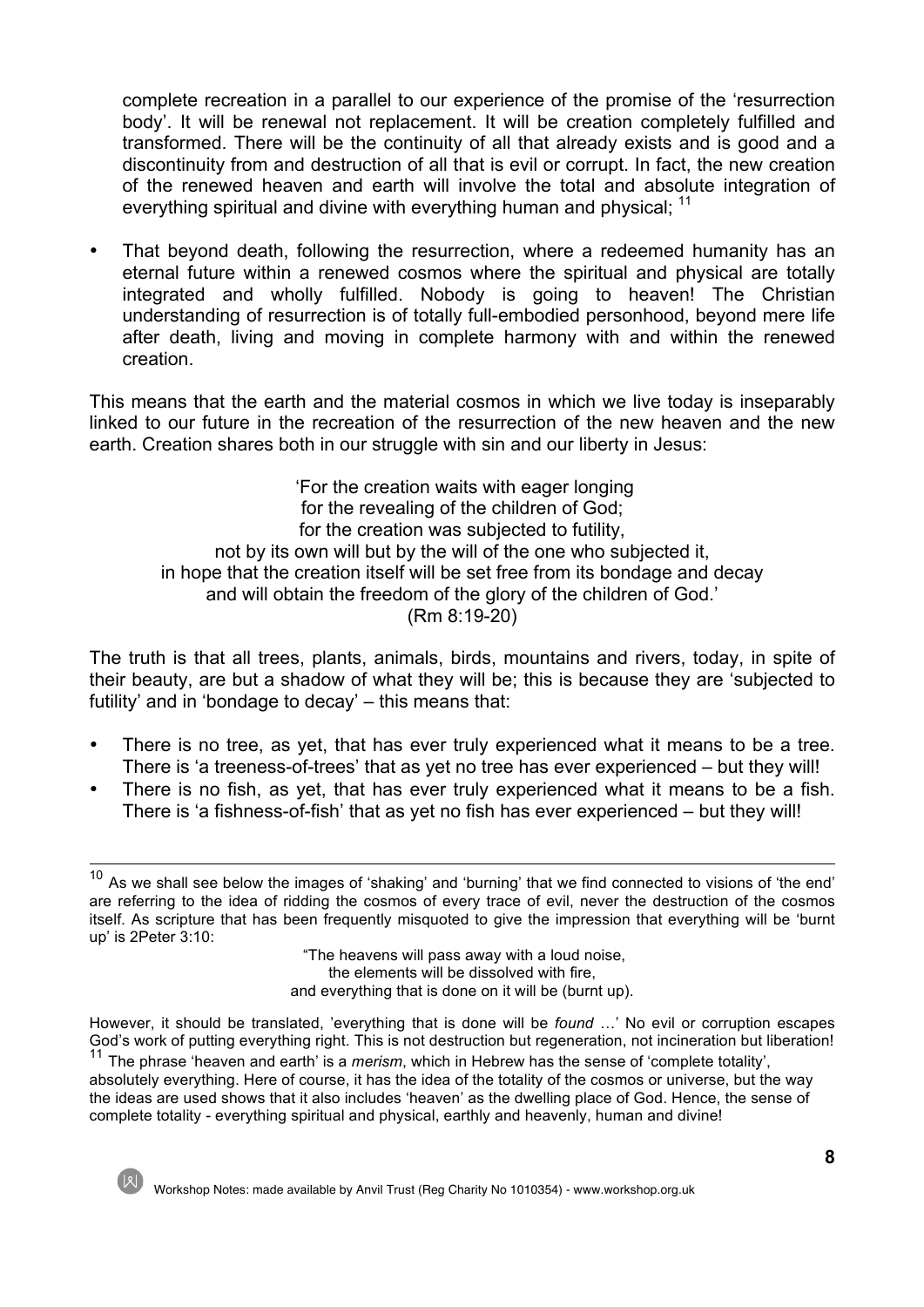This is true of creation in its totality. The image here is of the whole of creation locked into a prison-house, incarcerated, but longing to be free. The phrase, 'waiting with eager longing' (Gk *apokaradokia*), has the sense of standing on tiptoe, searching the horizon with the body tensed and eyes focused in the certainty of seeing something. What is it waiting for? Not just God, but in fact 'the children of God' – us! We have a unique role to play in setting the whole of creation free, and in 'hastening the day of God'!  $^{12}$ 

So we will share a freedom with the whole of creation 'on that day', the nature of which is beyond either description or imagination! But nevertheless it is the truth!

> 'I will make for you a covenant on that day with the wild animals, the birds of the air, and the creeping things of the ground; and I will abolish the bow, the sword, and war from the land; and I will make you lie down in safety. I will take you for my wife forever; I will take you for my wife in righteousness and justice, in steadfast love and in mercy. I will take you for my wife in faithfulness; and you shall know the Lord' (Hos 2:18-20)

> 'Until a Spirit from on high is poured out on us, and the wilderness becomes a fruitful field, and the fruitful field is deemed a forest. The justice will dwell in the wilderness, and righteousness abide in the fruitful field. The effect of righteousness will be peace, and the result of righteousness, quietness and trust forever.' (Isa 32:15-17)

'They will hunger no more, and thirst no more; the sun will not strike them nor any scorching heat; for the Lamb at the centre of the throne shall be their shepherd, and he will quide them to springs of the water of life. and God will wipe away every tear from their eyes' (Rev 7:16-17)

Notice how physical and tangible and tactile it all is; this is no spiritual imagery, but reality! Notice how spiritual and ethical and moral it all is; the sacred and the sensual inseparably intertwined! This truly is hope; this truly is *shalom*! Remember that the reality of this future hope has already been demonstrated in the person of Jesus:

• In his incarnation Jesus perfectly and fully integrated the physical and the spiritual the human and the divine; he became the exact model of the new heaven and earth:

<sup>12</sup> 2Pt 3:12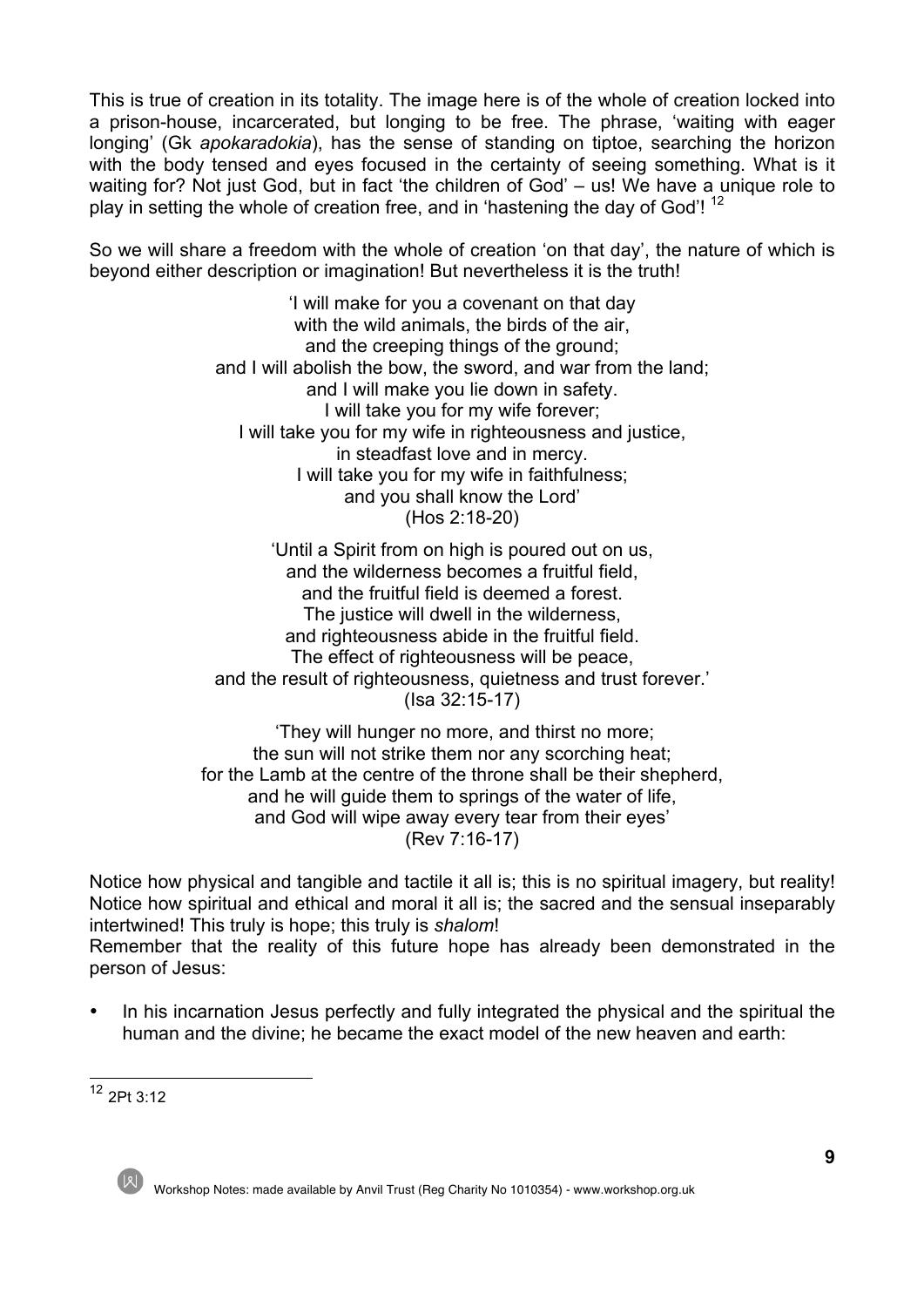#### 'You will see heaven opened and the angels of God ascending and descending upon the Son of Man' (Jn 1:51)

So already, the barriers between heaven and earth, the human and divine, the spiritual and the physical have been removed and we are called to live in the light of this reality.

• In his resurrection Jesus demonstrated not only the power to completely destroy evil but also the paradox of change, yet with continuity, before and after death:

> 'What we will be has not yet been revealed. What we do know is this : when he is revealed, we will be like him. for we will see him as he is.' (1Jn 3:2)

#### **Questions & Reflections**

**1.** "A biblical understanding of hope is shaped by *shalom*. How does this compare and contrast with other ideas of hope you know?"

**2.** "Why has a Christian understanding of salvation rarely included the whole of creation?" "How does its inclusion influence your idea of hope?"

**3.** "What issues and questions does this understanding of *shalom* as the biblical Christian understanding of hope raise for you?"

#### **Reading and Resources**

*Key books:*

R Bauckham & T Hart '*Hope Against Hope'* Darton, Longman & Todd 1999 JB Green (Ed *et al*) *'Dictionary of Jesus and the Gospels'* IVP 1992: article: 'Kingdom of God' / Heaven by CC Caragounis p 417-430 G MacDonald *'The Evangelical Universalist'* SPCK 2008 NT Wright *'New Heavens, New Earth: The Biblical Picture of the Christian Hope'* Grove Books1999 NT Wright *'The Resurrection of the Son of God'* SPCK 2003 P Yoder *'Shalom: The Bible's Word for Salvation, Justice & Peace'* Life & Faith Press 1987

*Other useful book resources:*

J Alison **'Living in the End Times'** SPCK 1997 CE Armerding & WW Gasque (Ed) **'Handbook of Biblical Prophecy'** Baker 1977 W Barclay *'A Spiritual Autobiography'* Eerdmans Publishing Company 1977



**10**